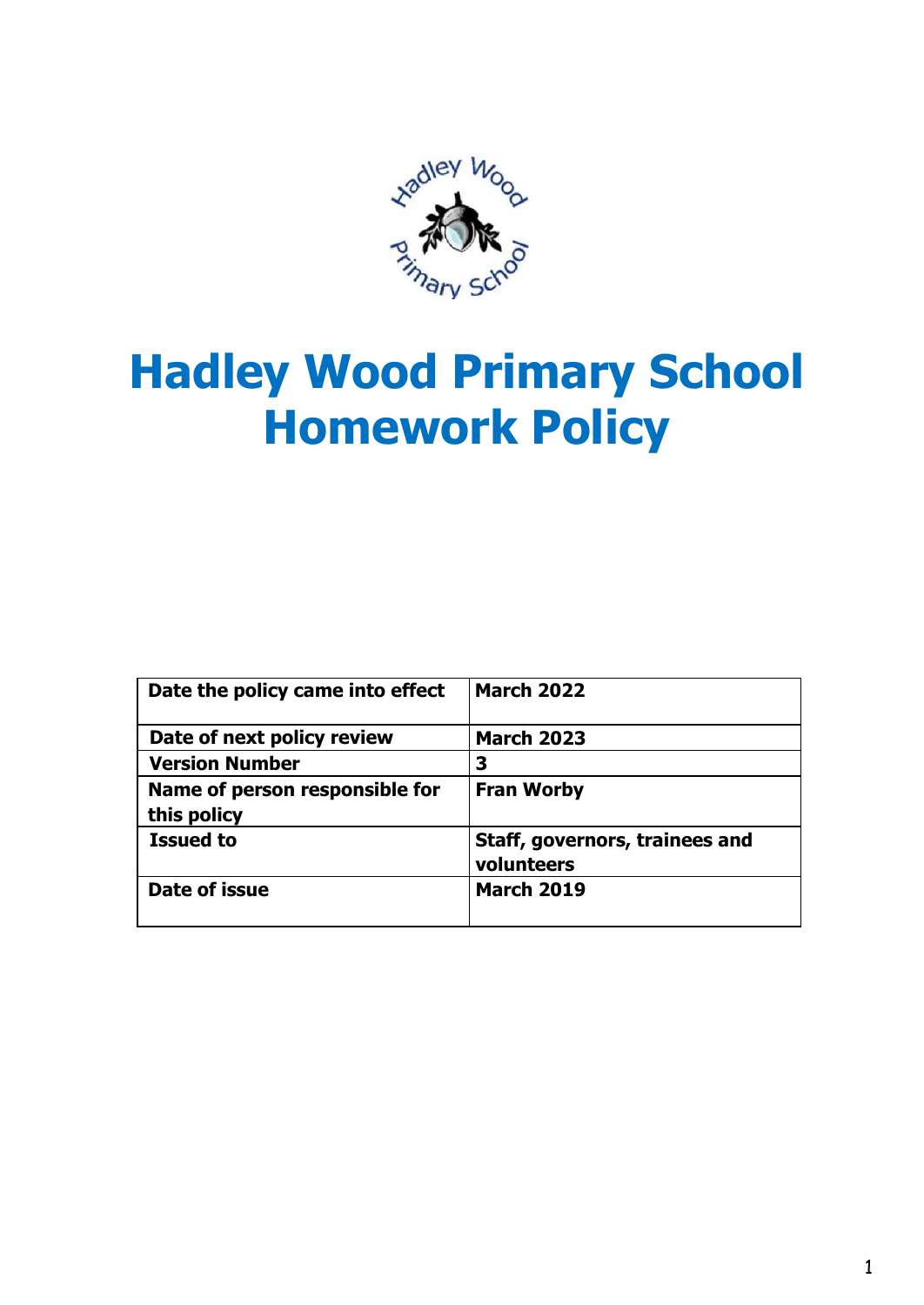## **Homework Policy**

## **This policy is intended to ensure consistency across the school in terms of home learning practice.**

## **Homework should enhance learning through:**

- Encouraging children to develop organisational skills and self-discipline
- Bridging the gap between home and school to provide parents and carers with direct involvement in their learning
- Opportunities to rehearse skills taught in school
- Develop children's independent learning skills
- Personalising learning and developing children's self-motivation and self-confidence
- Providing extension activities
- Prepare children in Key Stage 2 for secondary school

#### **Reading**

As a school we prioritise our pupils developing a life-long love of reading for pleasure. To support this, it is expected that all children will read at home and/ or share their reading book with their parents daily. In KS1 this will include daily practise with the colour-banded RWI books (until the completion of RWI) and then banded levelled books, which have been sent home by the school. In KS2 reading may include being read to, reading novels, computer text, newspapers, letters, magazines, comics and non-fiction books.

#### **Accessing and uploading homework**

All homework will be set on our online platform Office 365 where you are able to upload comments, photos and videos in response to the homework set. Your child will receive a comment or sticker celebrating the learning they have completed at home.

#### **As a guide:**

#### **Reception**

- Children will receive two reading books each week: one will be a RWI reading book which matches their current level of phonetical ability, the other will be a reading for pleasure text for the children to share with parents at home. These are to be read daily in short frequent bursts and we ask that you record this in their reading record.
- Mathematics activities are set weekly based on the learning that has been introduced in school. This gives your child the opportunity to apply their learning and gives you a clear picture of the skills and knowledge we are covering at school.
- A speaking and listening activity will also be set each week. This is to encourage your child to talk about a specific theme, listen to you and respond appropriately. These tasks may be used to launch a new topic so you will be discussing a stimulus with your child, for example, a poem, story or image.

#### **Year 1 and 2**

- Homework is set on Friday and is due in the following Wednesday. Spellings are given out on a Monday and tested throughout the course of the week during writing activities.
- Children should read at home daily with an adults. Parents are asked to sign their reading record to show that this has taken place.
- A mathematics activity which links to the mathematical concept covered in class will also be set each week.
- Spelling homework will be set via Spelling Shed. Each child has their own individual login to access this.
- Children in year 2 will also be expected to learn their times tables where appropriate and can access Rockstar Times Tables to support their understanding of this.